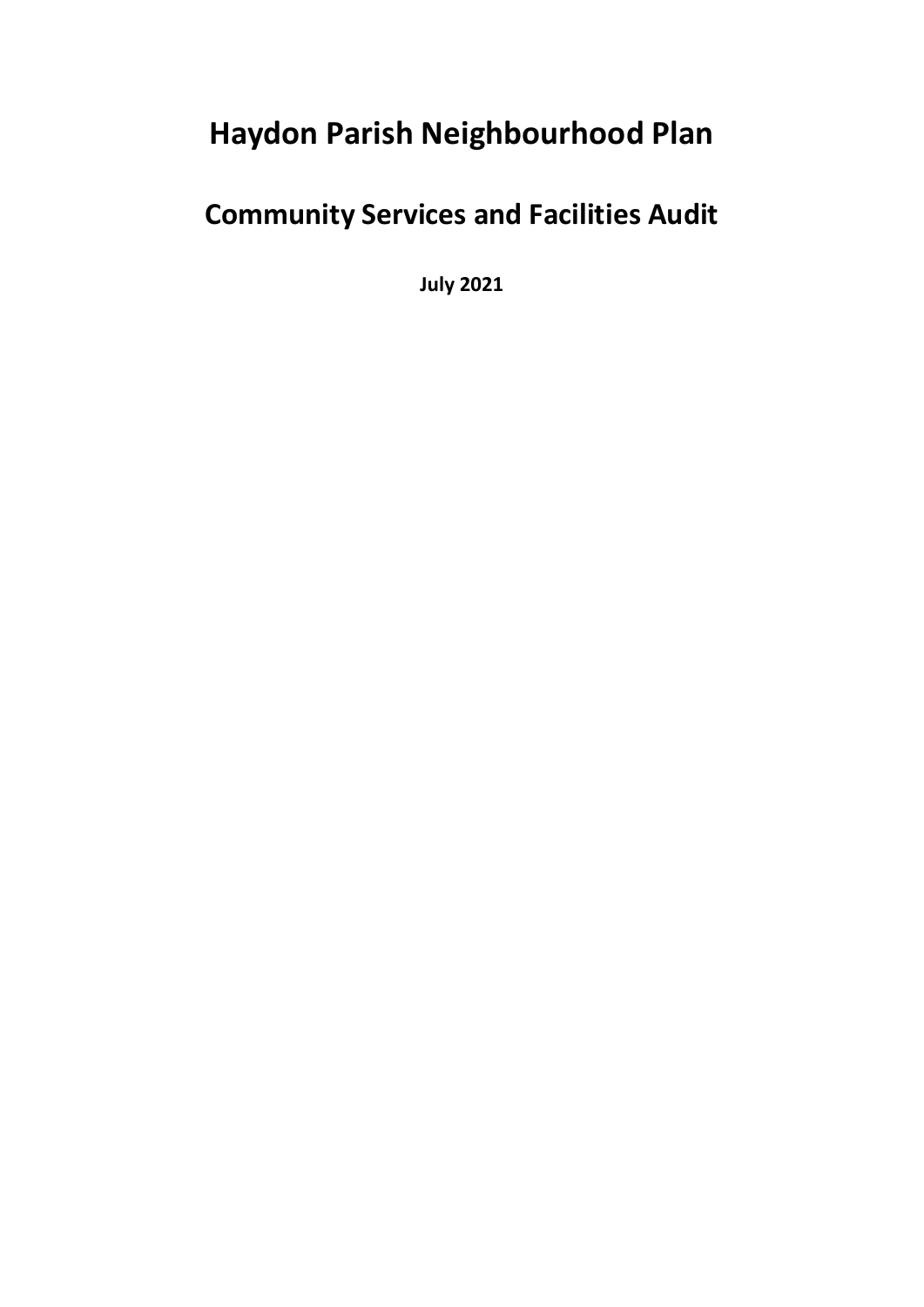## **1. Background**

- 1.1 This document has been prepared to inform the development of the Haydon Parish Neighbourhood Plan. It provides an audit of community facilities in Haydon Parish (section 2). The audit was carried out by members of the neighbourhood plan steering group. It identifies the main ideas for new community services, facilities and activities that were identified as part of early engagement on the plan in April 2019 and further discussed by the local community in February 2020 (section 3). It also provides details of additional engagement undertaken in December 2020 and January 2021 with the Cubs, Scouts and Primary School (section 4).
- 1.2 As part of the consultation on the pre-submission draft plan we are inviting comments on the issues identified within this paper. Comments can be made in the following ways:
	- Preferably by using the online form available at: haydon-bridge.co.uk/communityplan.php;
	- Downloading a copy of the response form from our website and emailing or posting it back to us;
	- Picking up a paper copy of the response form and dropping the completed form back to Claire's Newsagents;
	- Sending an email to us at: haydonneighbourhoodplan@hotmail.com; or
	- Sending a letter to us at: Haydon Parish Clerk, Haydon Parish Council, Belmont Lodge, Haydon Bridge, NE47 6HD;
- 1.3 Comments must be submitted by noon on **Monday 27 September 2021**.

## **2. Community services and facilities audit**

2.1 Table 1 details the community services and facilities that were identified as part of the audit.

| Type of service/ facility             | Service/ facility                         |
|---------------------------------------|-------------------------------------------|
| Non-building based community services | Haydon Bridge parish website run by the   |
|                                       | Development Trust                         |
|                                       | Haydon Bridge Matters Facebook page run   |
|                                       | by the Parish Council                     |
|                                       | Haydon News run by the Haydon News        |
|                                       | Committee                                 |
| Public use buildings                  | <b>Haydon Bridge Community Centre</b>     |
|                                       | Langley Village Hall                      |
|                                       | Haydon Bridge Methodist Church Hall       |
|                                       | St John's Roman Catholic Church hall      |
|                                       | The Bridge - library, visitor information |
|                                       | point and community hub                   |
|                                       | Public toilets, John Martin Street        |
| Licensed premises                     | Langley Castle Hotel                      |
| (all serve food apart the Haydonian   | Anchor Hotel                              |
| Community Lounge)                     | Carts Bog Inn                             |
|                                       | Haydonian Community Lounge and Bar        |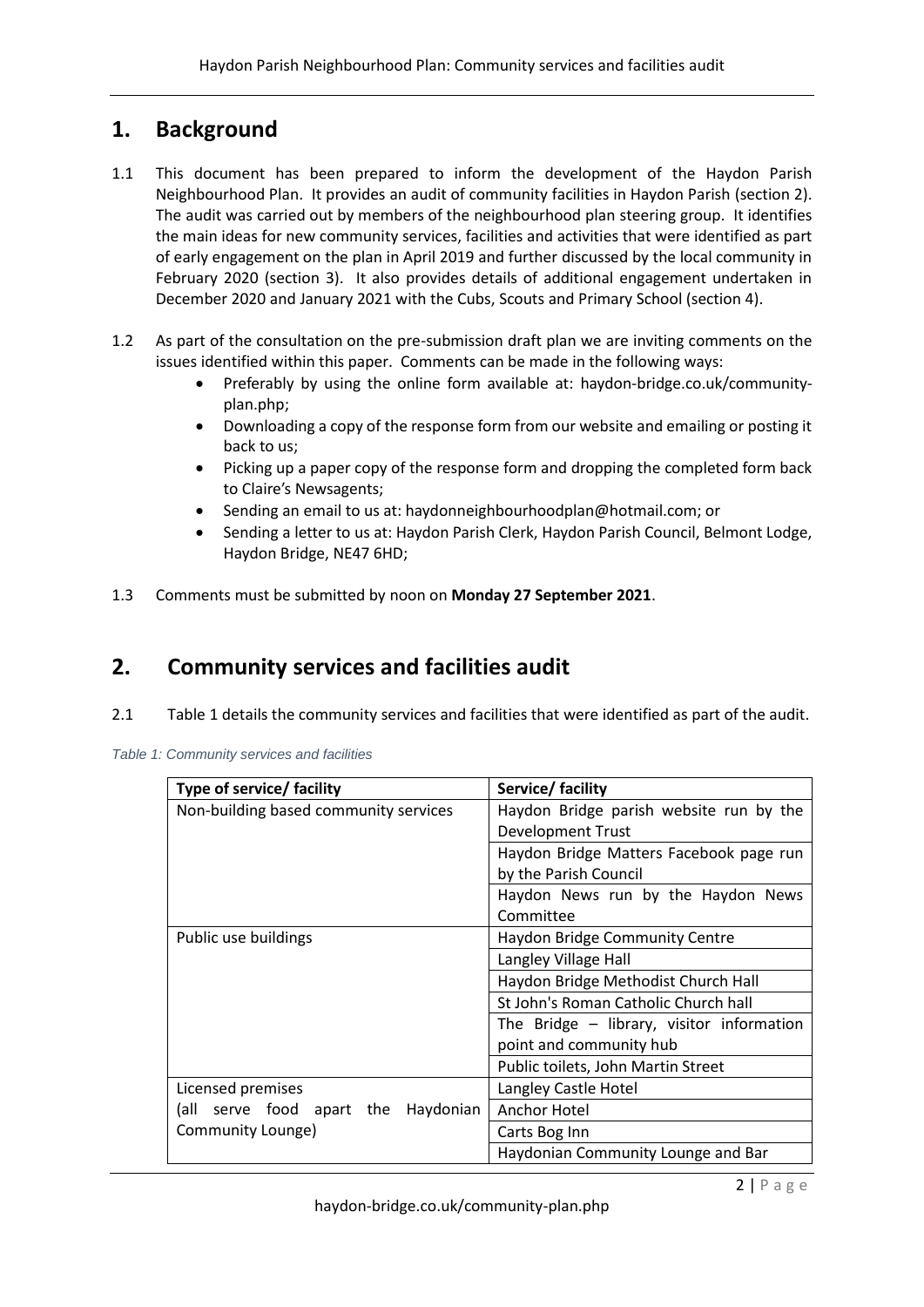| Type of service/ facility                   | Service/ facility                                                                         |
|---------------------------------------------|-------------------------------------------------------------------------------------------|
|                                             | <b>General Havelock Inn</b>                                                               |
|                                             | Railway Hotel                                                                             |
| Café/coffee facilities                      | Garden Station, Langley                                                                   |
|                                             | Coffee facilities at: The Bridge, Haydon                                                  |
|                                             | <b>Bridge Community Library</b>                                                           |
|                                             | Coffee served in local pubs and hotels                                                    |
| Primary care, care homes, supported living  | Haydon and Allen Valleys Medical Practice                                                 |
| and older people's housing                  | Haydon View Residential Care Home                                                         |
|                                             | Lifeways at Anchor House (supported living                                                |
|                                             | for people with disabilities), Shaftoe Street -                                           |
|                                             | (not yet open)                                                                            |
|                                             | Shaftoe Terrace Almshouses riun by Shaftoe                                                |
|                                             | Charities                                                                                 |
|                                             | Retirement bungalows for rent run by<br><b>Karbon Homes</b>                               |
| Churches                                    | St Cuthbert's Anglican Church, and Haydon<br>Old Church (Anglican church, occasional use) |
|                                             | St John of Beverley Roman Catholic Church                                                 |
|                                             | Haydon Bridge Methodist Church                                                            |
| Schools, nurseries and playgroups           | Haydon Bridge High School                                                                 |
|                                             | <b>Shaftoe Trust Primary School</b>                                                       |
|                                             | Little Badgers Childcare on the Primary                                                   |
|                                             | School site                                                                               |
|                                             | Playgroup and tiny tots in the Community<br>Centre                                        |
|                                             |                                                                                           |
| Leisure and greenfield sites and facilities | California Gardens allotments                                                             |
|                                             | Spa Well                                                                                  |
|                                             | Eland Riverside Picnic site;                                                              |
|                                             | Shaftoe Green recreation park and play                                                    |
|                                             | areas Langley Gardens play area; Showfield                                                |
|                                             | play area; Innerhaugh Mews play area                                                      |
|                                             | Village Green at Strothers Close                                                          |
|                                             | John Martin Heritage Trail and a range of<br>other local leafleted walks and cycle routes |
| Shops and Service suppliers                 |                                                                                           |
| General stores                              | Claire's newsagent and general store (and                                                 |
|                                             | ATM)                                                                                      |
|                                             | Coop store (including post office and ATM)                                                |
| Other food stores                           | West Mill Hills butchers and sandwich shop;                                               |
|                                             | Fish and Chip shop                                                                        |
| Health and well-being                       | Chemist                                                                                   |
|                                             | Pharmacy                                                                                  |
| Car repairs                                 | <b>Scudamore Garage</b>                                                                   |
| Other                                       | Farm and pet suppliers - Murray Farmcare                                                  |
|                                             | Mr George's Museum of Time, and clock and                                                 |
|                                             | watch repairs and gift shop.                                                              |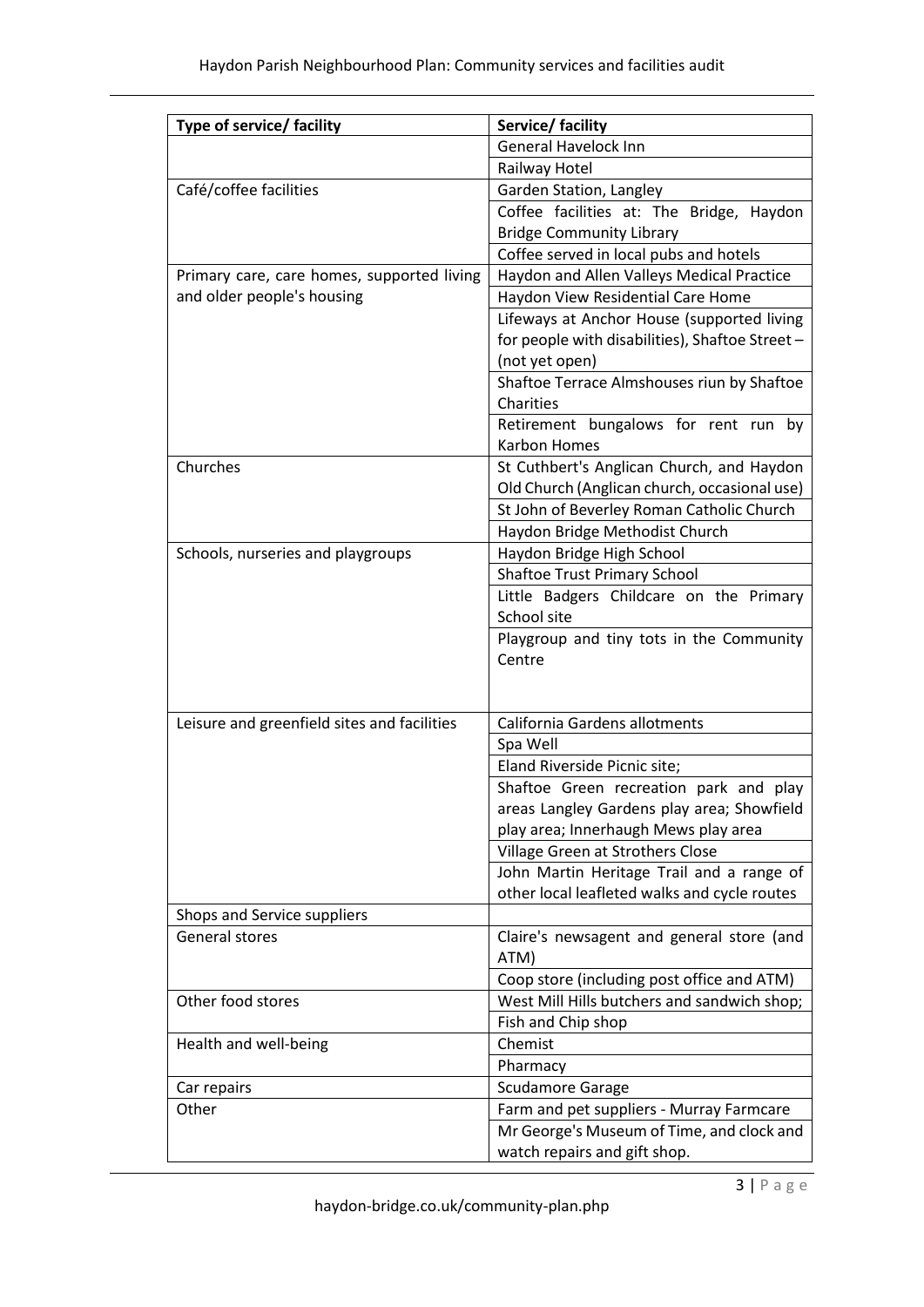2.2 There are a number of services that are provided by businesses and traders in the parish. Table 2 distinguishes between businesses that do provide a direct service to residents (e.g. selling food, or providing services) and businesses that operate in the parish, but don't provide a direct service to residents (e.g. the packaging manufacturing business).

| Service type                         | <b>Service</b>                                    |
|--------------------------------------|---------------------------------------------------|
| <b>Building services</b>             | Architects                                        |
|                                      | <b>Building</b><br>contractors<br>and<br>property |
|                                      | maintenance                                       |
|                                      | Stonemasonry                                      |
|                                      | Plumbing                                          |
|                                      | Electricians                                      |
|                                      | Painters and decorators                           |
| Other domestic services              | Domestic Appliance repair                         |
|                                      | Fuel suppliers; oil, solid fuel and wood          |
|                                      | Gardening and tree care                           |
|                                      | Alarm and Security services                       |
|                                      | Catering                                          |
|                                      | Mobile fruit and veg van - weekly;                |
|                                      | Mobile fish shop - weekly,                        |
|                                      | Mobile pizza van - weekly,                        |
|                                      | Music recording studio and music tuition          |
|                                      | Beauty, health and wellbeing, alternative         |
|                                      | therapies; mobile hairdressing van.               |
|                                      | General care, household cleaning<br>and           |
|                                      | shopping services                                 |
| <b>Business units</b>                | Kattan<br>Disposables, hygiene<br>supplies,       |
|                                      | <b>Strother Close</b>                             |
|                                      | Spa Distribution Centre                           |
|                                      | Safe and Secure24, intruder alarms and            |
|                                      | <b>CCTV</b>                                       |
|                                      | <b>QCPK Ltd, packaging</b>                        |
|                                      | <b>C R Cooks construction</b>                     |
|                                      | Lindon Davison - wagon repairs and welding        |
|                                      | Marshalls haulage yard                            |
|                                      | CT buses                                          |
|                                      | Langley Sawmills                                  |
|                                      | Langley Furniture Works                           |
| B&B accommodation                    | <b>Reading Rooms B&amp;B</b>                      |
|                                      | <b>Shaftoes B&amp;B</b>                           |
|                                      | East Deanraw B&B                                  |
|                                      | Old Repeater Station B&B                          |
| Self-catering accommodation - Haydon | Brokenheugh Lodge and & Orchard Lodge,            |
| <b>Bridge</b>                        | Pagecroft Cottage, East Cottage                   |
|                                      | Whinnetley Farm, Shaftoe Mews                     |
|                                      | Old Farmhouse                                     |

*Table 2: Other services*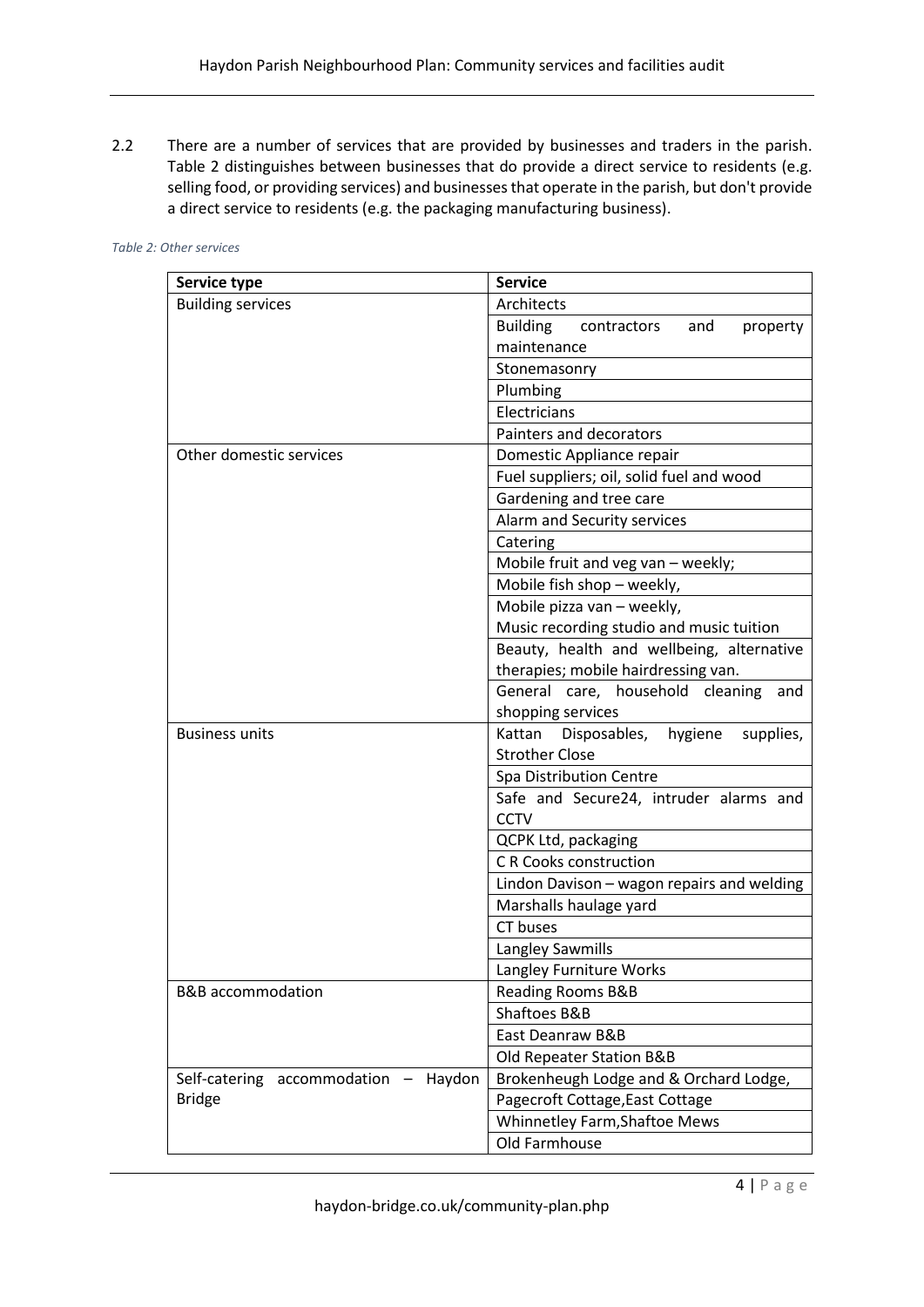| Service type                          | <b>Service</b>                                             |
|---------------------------------------|------------------------------------------------------------|
|                                       | Grindon; Grindon Cartshed                                  |
|                                       | <b>Curlew Cottage</b>                                      |
|                                       | Goldfinch Countryside Cottage                              |
|                                       | Plover Cottage Hindshield Moss                             |
| Self-catering accommodation - Langley | <b>Curlew Cottage</b>                                      |
|                                       | <b>Humbleton Cottage</b>                                   |
|                                       | <b>Stublic View</b>                                        |
|                                       | The Drive Lodge                                            |
|                                       | The Waiting Room                                           |
|                                       | <b>Staward Station</b>                                     |
|                                       | Langley Dam Glamping                                       |
| Caravan and camping site              | Poplars Caravan site.                                      |
| Sports clubs and facilities           | Langley fishery;                                           |
|                                       | South Tyne Angling Club                                    |
|                                       | Haydon Bridge United AFC, with 7, 9 and 11                 |
|                                       | a side pitches                                             |
|                                       | Haydon Bridge Cricket Club                                 |
|                                       | West Tynedale Junior Rugby Club, Haydon                    |
|                                       | <b>Bridge</b>                                              |
|                                       | Haydon Bridge High School, small sports hall               |
|                                       | and large sports hall available for hire                   |
|                                       | Haydon Bridge High School cricket and rugby                |
|                                       | pitches, used by local clubs.                              |
|                                       | Haydon Bridge High School multi use games                  |
|                                       | areas, available by arrangement, (not yet                  |
|                                       | available).                                                |
|                                       | Shaftoe Green sportsfield for the Primary                  |
|                                       | School                                                     |
| Clubs and activities                  | Beavers, Cubs, and Scouts groups                           |
|                                       | Judo Club, Bowls Club, Quoits group                        |
|                                       | Art Club, Card Craft Club, Shaftoe Singers,<br>Book groups |
|                                       | Nature Club                                                |
|                                       | Youth dance, sequence dance, yoga keep fit                 |
|                                       | and zumba classes                                          |
|                                       | Coffee mornings and older people's lunch                   |
|                                       | club                                                       |
| <b>Adult learning</b>                 | Adult<br>learning<br>provided<br>courses<br>by             |
|                                       | Northumberland County Council at the Adult                 |
|                                       | Learning Centre, Haydon Bridge High School.                |
|                                       | For example, Spring 2020 courses were: -                   |
|                                       | Hairdressing, and beauty therapy                           |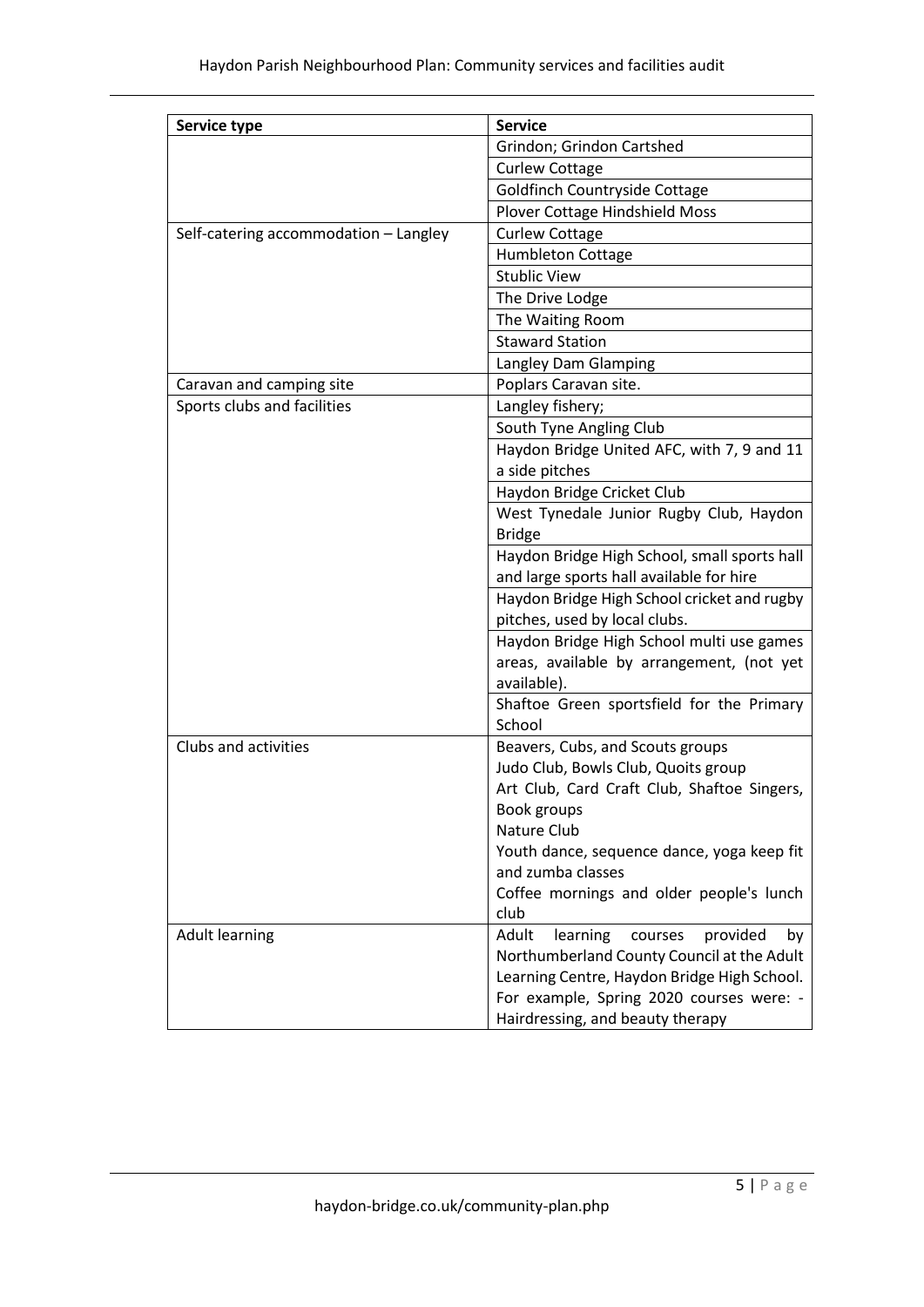## **3. Gaps identified in community services, facilities and activities**

3.1 As part of the early engagement on the plan in April 2019, we asked we asked people what other community facilities and activities we need in the parish to make it a sustainable and enjoyable place to live. The ideas suggested are summarised in table 3.

| Service/ facility/ activity - by group  | <b>Type</b>                                 |
|-----------------------------------------|---------------------------------------------|
| More facilities for young people        | A youth club                                |
|                                         | A skate park and /or a bike park            |
|                                         | Set up a youth council for the parish       |
|                                         | Environmental projects involving young      |
|                                         | people                                      |
|                                         | Holiday clubs                               |
|                                         | A youth shelter - somewhere outdoors        |
|                                         | where young people can meet                 |
|                                         | Another play area - like an outdoor gym     |
|                                         | Sports, arts and leisure activities         |
| More social activities for older people | Older people's social activities /groups to |
|                                         | combat isolation eg, knit and natter group  |
| Community learning opportunities        | More adult learning classes                 |
|                                         | U3A classes                                 |
|                                         | Evening classes,                            |
|                                         | Computer classes                            |
| Village facilities                      | A gym                                       |
|                                         | Local Saturday market selling produce,      |
|                                         | food, cakes                                 |
|                                         | A community cafe/ coffee shop and a         |
|                                         | bakery                                      |

#### *Table 3: April 2019 community feedback*

- 3.2 At the February 2020 consultation event the feedback to these ideas was:
	- 1. Support for additional activities and facilities for young people like the youth club and skate park. Other ideas were: - something for under 2s, swings at the Showfield play area, a Young People's Art Club;
	- 2. Support for more activities for older people but nothing specific mentioned;
	- 3. Support for more community learning activities BSL (British Sign Language), vocational activities eg arts, crafts, languages, rural skills;
	- 4. Support for a community café;
	- 5. Haydon Bridge Facebook Matters and the Haydon Bridge Village website were also mentioned as important sources of local information for the parish. IT connectivity and infrastructure are also essential to daily social life and to business and the educational sector and should be included somewhere in the plan, although it is more akin to physical infrastructure, like the roads network, rather than perhaps community facilities.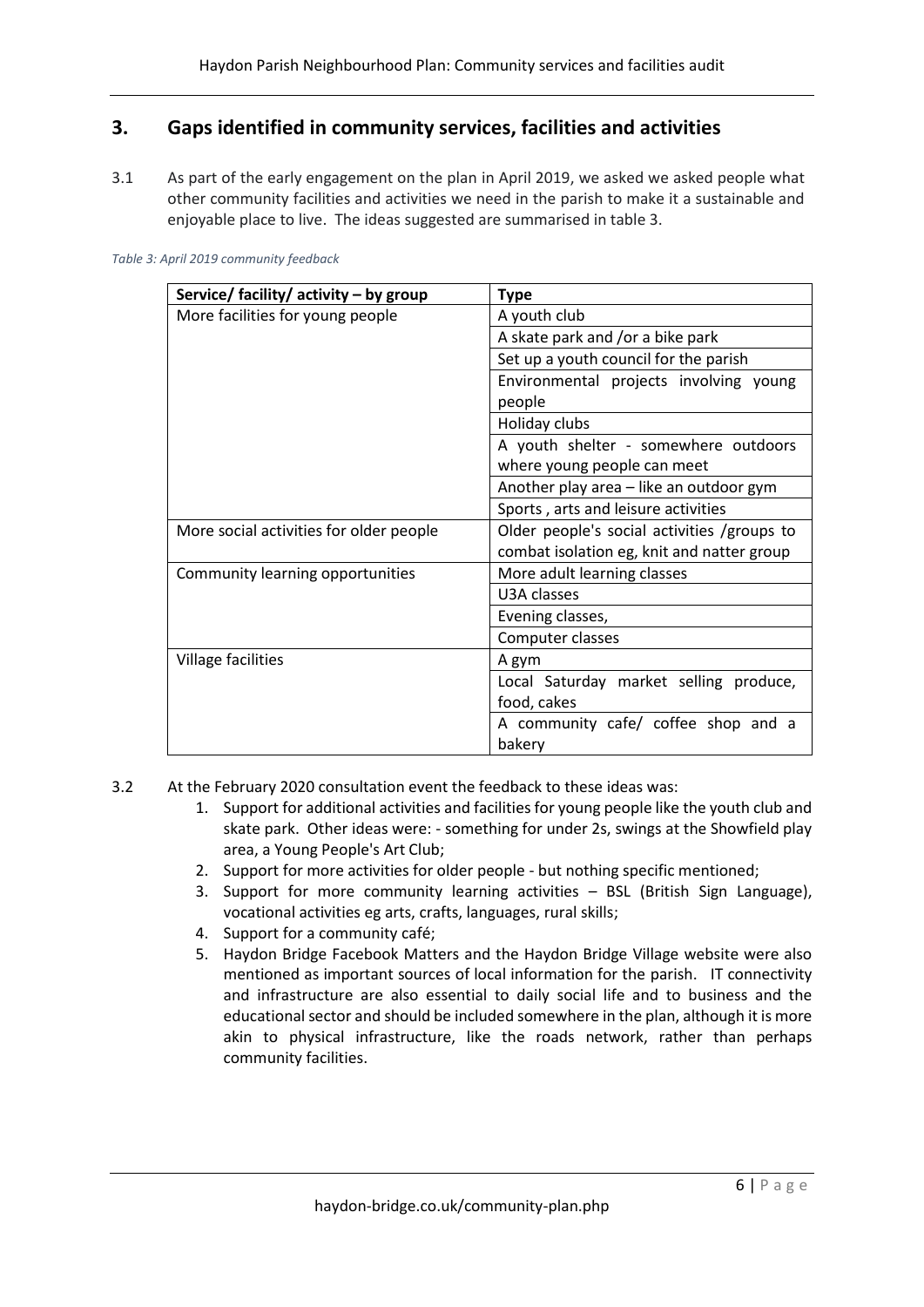## **4. Needs of children and young people**

4.1 Additional consultation was undertaken in December 2020 and January 2021 to find out more about the views of young children and younger people living in the Parish. This additional consultation reinforced the feedback from earlier public consultation and did not raise any additional issues to add into section 3 of this report. Responses were received from the Cubs and Scouts and from parents of children at the Primary School and are set out below.

### Feedback from Cubs and Scouts

4.2 In total 6 cubs replied, although not everyone answered every question:

*What do you like about growing up in Haydon Bridge and the surrounding area?*

- The long walks we can take;
- The ducks down by the river;
- The lack of light pollution.

## *What facilities do you use in the village/local area?*

- Play areas The park;
- "The Bridge" in the library;
- Sports facilities football ground;
- Other facilities The coop, Claire's shop, Pharmacy, Butchers.

*Do you make use of the countryside around Haydon Bridge for walking, cycling or any other activities – where do you go and what do you do?*

- Bike ride to Spa Well;
- Walk down from Elrington to the village

*Are there any other facilities/services you would like to see in the village/local area that we do not currently have?*

- Café/bakery;
- Cycle path this idea came from one person saying she liked riding to Spa Well and agreed that she liked being on the path. because she felt safe as it is a path and not on the road beside the cars;
- McDonalds.

### Feedback from Shaftoe Wise Primary School

4.2 The school secretary sent out a questionnaire to parents and got 5 replies.

*What do you like about growing up in Haydon Bridge and the surrounding area?*

- Small village but good facilities;
- Safety and silence;
- Not much crime and beautiful surroundings;
- Lots of friends close by;
- Scouts

### *What facilties do you use in the village area?*

- $\bullet$  Scouts (1);
- Play areas (4);